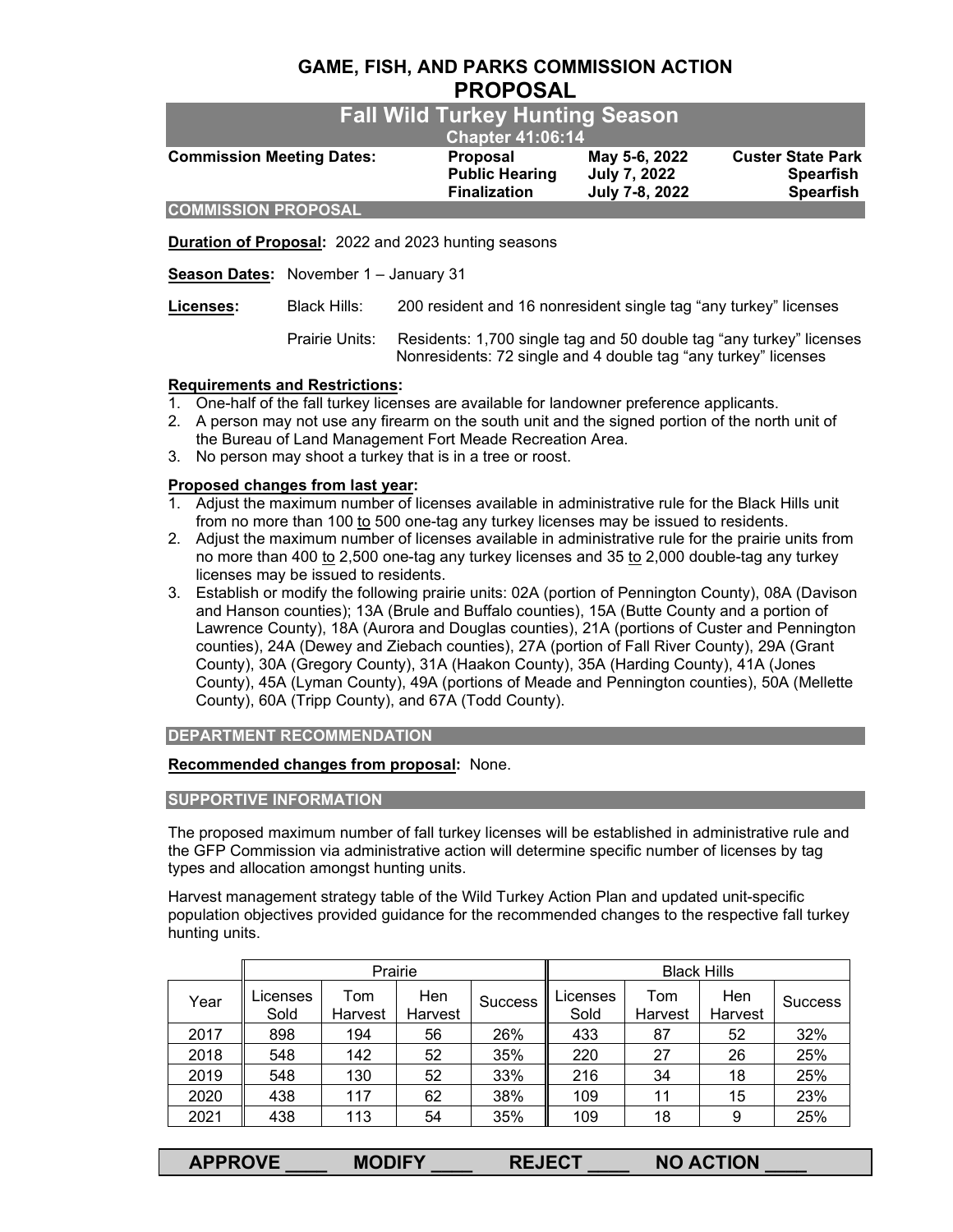





# **Proposed Open Units**

**APPROVE \_\_\_\_ MODIFY \_\_\_\_ REJECT \_\_\_\_ NO ACTION \_\_\_\_**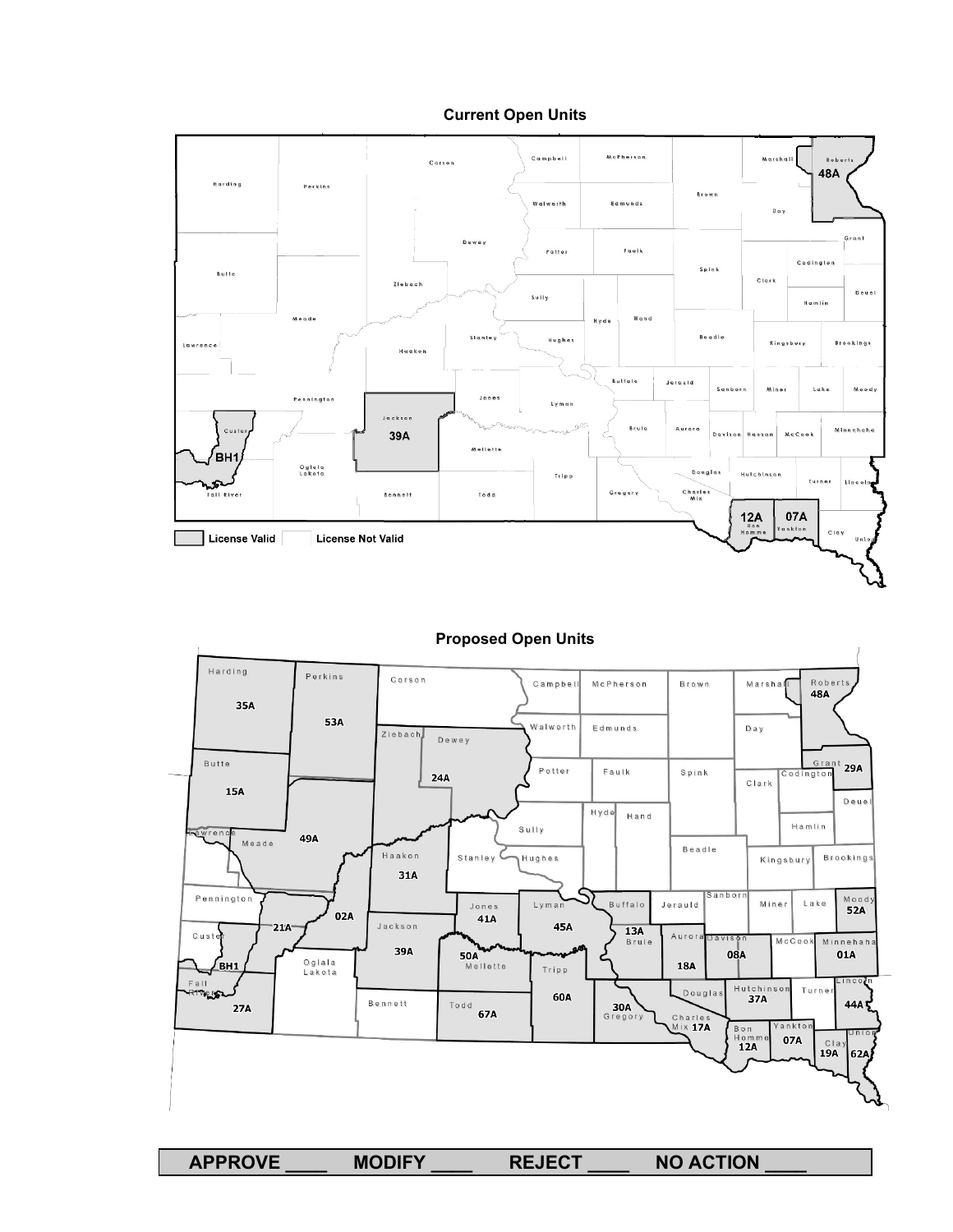#### **DRAFT ADMINISTRATIVE RULE CHANGES**

The following are proposed draft changes that are intended to incorporate the recommended changes adopted by the Commission.

**41:06:14:01. Fall turkey hunting season established -- Number and type of licenses.** The fall wild turkey hunting season is open from one-half hour before sunrise to sunset daily beginning on November 1 through January 31. No more than 500 400 one-tag any turkey licenses may be issued to residents for the Black Hills fall turkey hunting season. No more than 2,500 400 one-tag any turkey licenses and 2,000 35 double-tag any turkey licenses may be issued to residents for the prairie fall turkey hunting season.

**41:06:14:02.01. Prairie units.** The following is a description of the open prairie units:

- (1) Unit PFT-01A: Minnehaha County. A person may use only a shotgun with shotshells, a muzzleloading shotgun, or a bow and arrow;
- (2) Unit PFT-02A: that portion of Pennington County east of the Cheyenne River;
- (3)  $(2)$  Unit PFT-06A: that portion of Brookings County east of Interstate 29. A person may use only a shotgun with shotshells, a muzzleloading shotgun, or a bow and arrow;
- (4) (3) Unit PFT-07A: Yankton County;
- (5) (4) Unit PFT-08A: Those portions of Davison and Hanson cCounties within a line beginning at the junction of 403rd Avenue and 247th Street, then east on 247th Street to its junction with 413th Avenue, then south on 413th Avenue to its junction with Interstate 90, then west on Interstate 90 to its junction with 403rd Avenue, then north on 403rd Avenue to the point of beginning. A person may use only a shotgun with shotshells, a muzzleloading shotgun, or a bow and arrow;
- (6) (5) Unit PFT-12A: Bon Homme County;
- (7) (6) Unit PFT-13A: Brule and Buffalo County counties;
- (8) Unit PFT-15A: Butte County and that portion of Lawrence County north of Interstate 90;
- (9) (7) Unit PFT-17A: Charles Mix County, excluding Lake Andes National Wildlife Refuge, and Douglas County;
- (10) Unit PFT-18A: Aurora and Douglas counties;
- (11) (8) Unit PFT-19A: Clay County;
- (12) Unit PFT-21A: that portion of Custer County east of State Highway 79 and that portion of Pennington County south of Interstate 90 between State Highway 79 and the Cheyenne River;
- (13)  $(9)$  Unit PFT-23A: Deuel County: A person may use only a shotgun with shotshells, a muzzleloading shotgun, or a bow and arrow;
- (14) Unit PFT-24A: Dewey and Ziebach counties;
- (15) Unit PFT-27A; that portion of Fall River County not included in Unit BFT-BH1;
- (16) Unit PFT-29A: Grant County;
- (17) Unit PFT-30A; Gregory County;

| <b>APPROVE</b> | <b>MODIFY</b> | <b>REJECT</b> | <b>NO ACTION</b> |
|----------------|---------------|---------------|------------------|
|                |               |               |                  |